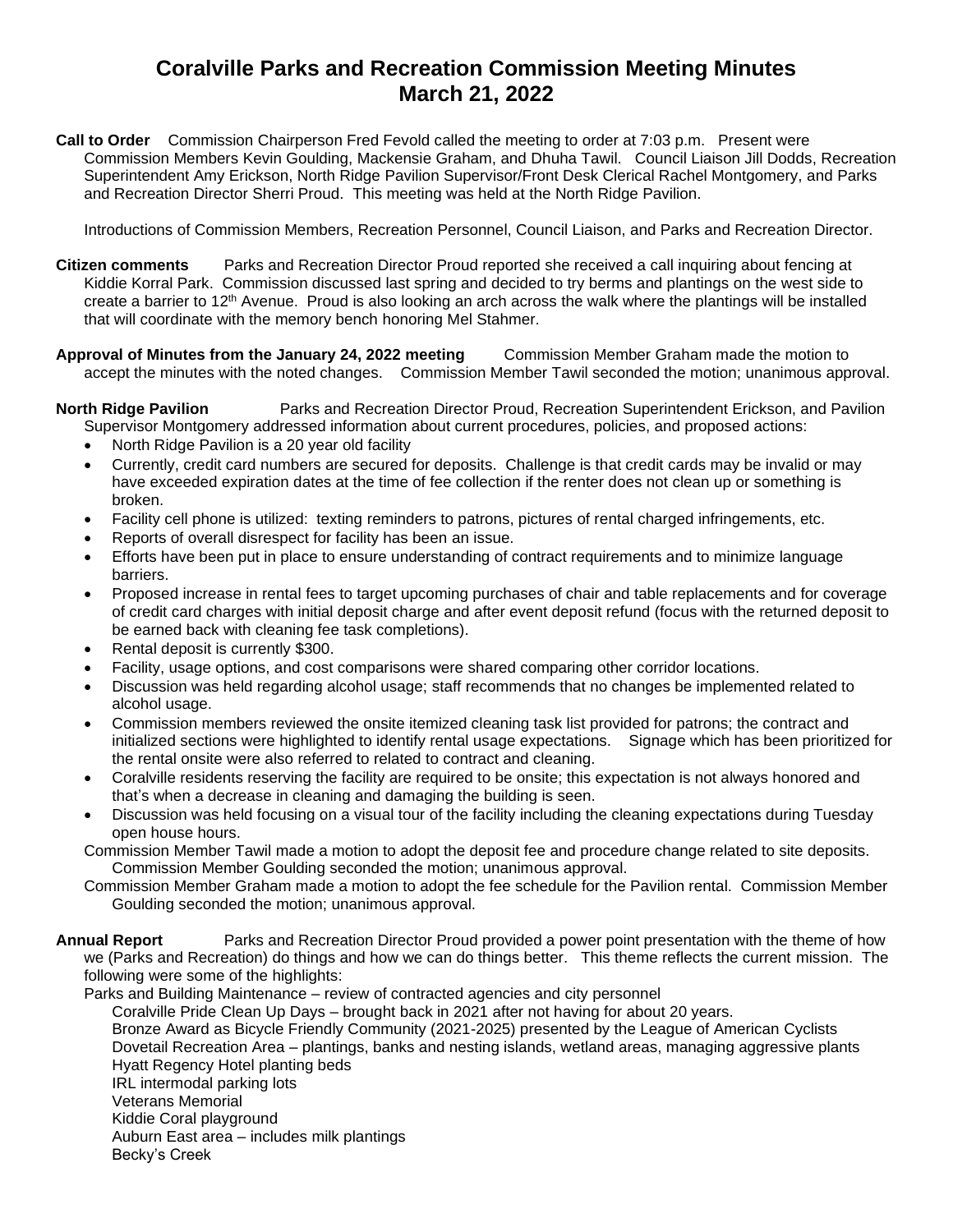Singletrack Trails – focus on machine built and manmade built trails Creekside Cross and Flow Trials Observation plaza – official ribbon cutting will be held June 22 Creekside Connection Singletrack – include trails, emergent basins, and boardwalks Dan Holderness Trail ] Community Tree planting – 18 residential purchases and 8 park donations Recreation Programs COVID implications and changes in practice and thinking Programming to include activity for individuals, groups/families to complete in community Street riding bicycle events and trail riding bicycle events Implementation of Recreation Center usage passes – awareness of who and when patrons are utilizing the facility Staff employee recognition events and swag Senior Programming Seasonal Staff to coordinate Junior High programming "Dry Side" of the Recreation Center – programming and supports by Jordan and Eric Farmers Market Summer Snacks (food programs coordinated with Coralville Food Pantry) Sports Program – youth and adults Partnership Programs Summer Camps Coralville Community Aquatic Center Focus on staff recruitment building on diverse populations to support work Indoor Pool Hosted two extra swim teams this fall which then required decrease in evening swim pols Supports future partnership exchange when Coralville Indoor Pool unavailable due to maintenance Special Events Yeti Pedal Social Events Iowa Mountain Bike Festival Community Luminary Decorating and Winter Events Brown Deer Golf Club Maintained and improved numbers in rounds prior, through, and after COVID Wedding and clubhouse focus to generate usage Bunkers Clubhouse Restaurant (open April 4) Sponsor Regina and Liberty Golf Teams Rental Facilities Facilities and Tournaments Coralville Center for the Performing Arts - 10th Birthday Celebration August 2021 Staffing maintained despite ten-week layoff due to COVID Virtual performances with fund raising good will donation dollars Grants – shuttered venue operations, art council grants Parks and Recreation Commission

**Council Report** Council Liaison Dodds shared that the budget reviews have been completed. Cutting Edge in Cedar Rapids was awarded the bid for the turf and hort contract in urban renewal areas of Hwy 6, Coral Ridge Avenue, IRL Project, and stormwater improvements.

**Director Report** Parks and Recreation Director Proud shared that the IPRA Conference is being held in Dubuque this year. City of Coralville nominated the Iowa Coalition of Riders (volunteer organization partnership) and Erin Arndt (part time seasonal employee of the year); both will be recognized at the annual banquet.

## **Commisson Comments**

**Commission Member Fred Fevold** No comment **Commission Member Kevin Goulding** No comment<br>**Commission Member Mackensie Graham** No comment **Commission Member Mackensie Graham Commission Member Dhuha Tawil** No comments

**Adjournment** Commission Member Graham made the motion to adjourn. Commission Member Goulding seconded the motion; unanimous approval

The April Parks and Recreation Commission will be held at Brown Deer.